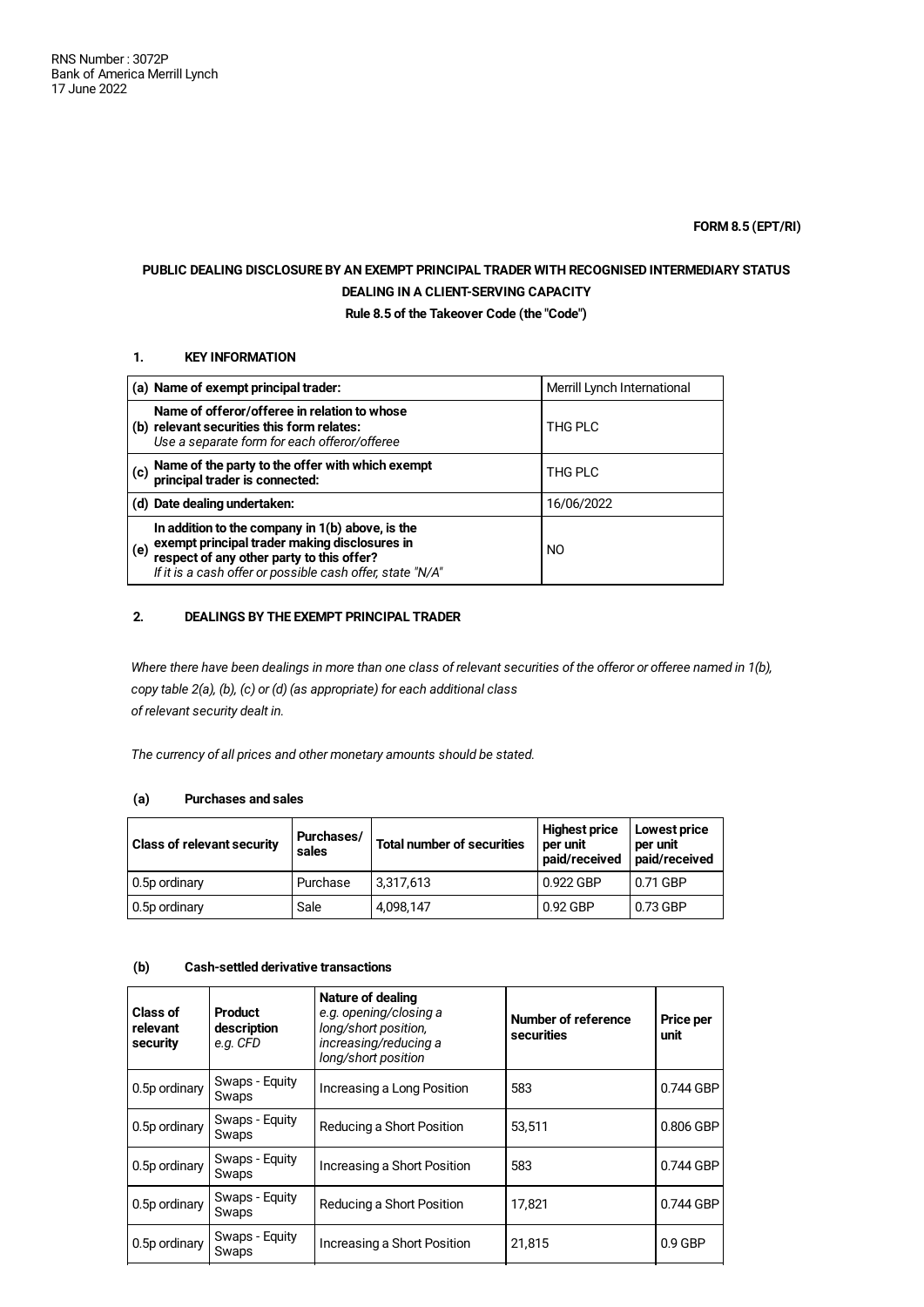| 0.5p ordinary | Swaps - Equity<br>Swaps | Closing a Short Position    | 12.999  | 0.73 GBP  |
|---------------|-------------------------|-----------------------------|---------|-----------|
| 0.5p ordinary | Swaps - Equity<br>Swaps | Reducing a Long Position    | 66,687  | 0.829 GBP |
| 0.5p ordinary | Swaps - Equity<br>Swaps | Reducing a Long Position    | 171,385 | 0.829 GBP |
| 0.5p ordinary | Swaps - Equity<br>Swaps | Reducing a Long Position    | 284,285 | 0.829 GBP |
| 0.5p ordinary | Swaps - Equity<br>Swaps | Closing a Short Position    | 5,759   | 0.73 GBP  |
| 0.5p ordinary | Swaps - Equity<br>Swaps | Closing a Short Position    | 2,459   | 0.73 GBP  |
| 0.5p ordinary | Swaps - Equity<br>Swaps | Reducing a Long Position    | 14,598  | 0.761 GBP |
| 0.5p ordinary | Swaps - Equity<br>Swaps | Reducing a Long Position    | 16,002  | 0.761 GBP |
| 0.5p ordinary | Swaps - Equity<br>Swaps | Reducing a Long Position    | 10      | 0.761 GBP |
| 0.5p ordinary | Swaps - Equity<br>Swaps | Reducing a Long Position    | 11,841  | 0.761 GBP |
| 0.5p ordinary | Swaps - Equity<br>Swaps | Reducing a Long Position    | 111,362 | 0.761 GBP |
| 0.5p ordinary | Swaps - Equity<br>Swaps | Reducing a Long Position    | 3,543   | 0.761 GBP |
| 0.5p ordinary | Swaps - Equity<br>Swaps | Reducing a Long Position    | 34      | 0.761 GBP |
| 0.5p ordinary | Swaps - Equity<br>Swaps | Reducing a Long Position    | 112     | 0.761 GBP |
| 0.5p ordinary | Swaps - Equity<br>Swaps | Reducing a Long Position    | 26,879  | 0.761 GBP |
| 0.5p ordinary | Swaps - Equity<br>Swaps | Reducing a Long Position    | 17,896  | 0.761 GBP |
| 0.5p ordinary | Swaps - Equity<br>Swaps | Reducing a Long Position    | 4,576   | 0.761 GBP |
| 0.5p ordinary | Swaps - Equity<br>Swaps | Reducing a Long Position    | 14,325  | 0.761 GBP |
| 0.5p ordinary | Swaps - Equity<br>Swaps | Closing a Short Position    | 10,145  | 0.885 GBP |
| 0.5p ordinary | Swaps - Equity<br>Swaps | Opening a Long Position     | 11,589  | 0.885 GBP |
| 0.5p ordinary | Swaps - Equity<br>Swaps | Opening a Short Position    | 10,145  | $0.9$ GBP |
| 0.5p ordinary | Swaps - Equity<br>Swaps | Reducing a Short Position   | 3,529   | 0.83 GBP  |
| 0.5p ordinary | Swaps - Equity<br>Swaps | Opening a Short Position    | 1,506   | 0.744 GBP |
| 0.5p ordinary | Swaps - Equity<br>Swaps | Increasing a Short Position | 57,559  | 0.77 GBP  |

## **(c) Stock-settled derivative transactions (including options)**

# **(i) Writing, selling, purchasing or varying**

| <b>Class</b><br>. of<br>relevant<br>security | <b>Product</b><br>description e.g.<br>call option | Writing,<br>purchasing,<br>selling, varying<br>etc. | <b>Number</b><br>оf<br>securities to<br>which option<br>relates | <b>Exercise</b> e.g.<br>price<br>per unit | <b>Type</b><br>American,<br>European<br>etc. | <b>Expiry</b><br>date | Option<br>money<br>paid/<br>received<br>per unit |
|----------------------------------------------|---------------------------------------------------|-----------------------------------------------------|-----------------------------------------------------------------|-------------------------------------------|----------------------------------------------|-----------------------|--------------------------------------------------|
| N/A                                          | N/A                                               | N/A                                                 | N/A                                                             | N/A                                       | N/A                                          | N/A                   | N/A                                              |

## **(ii) Exercise**

| <b>Class of relevant security</b> | <b>Product description</b><br>e.a. call option | Exercisina/<br>exercised<br>against | Number of<br>securities | Exercise Price per<br>unit |
|-----------------------------------|------------------------------------------------|-------------------------------------|-------------------------|----------------------------|
|-----------------------------------|------------------------------------------------|-------------------------------------|-------------------------|----------------------------|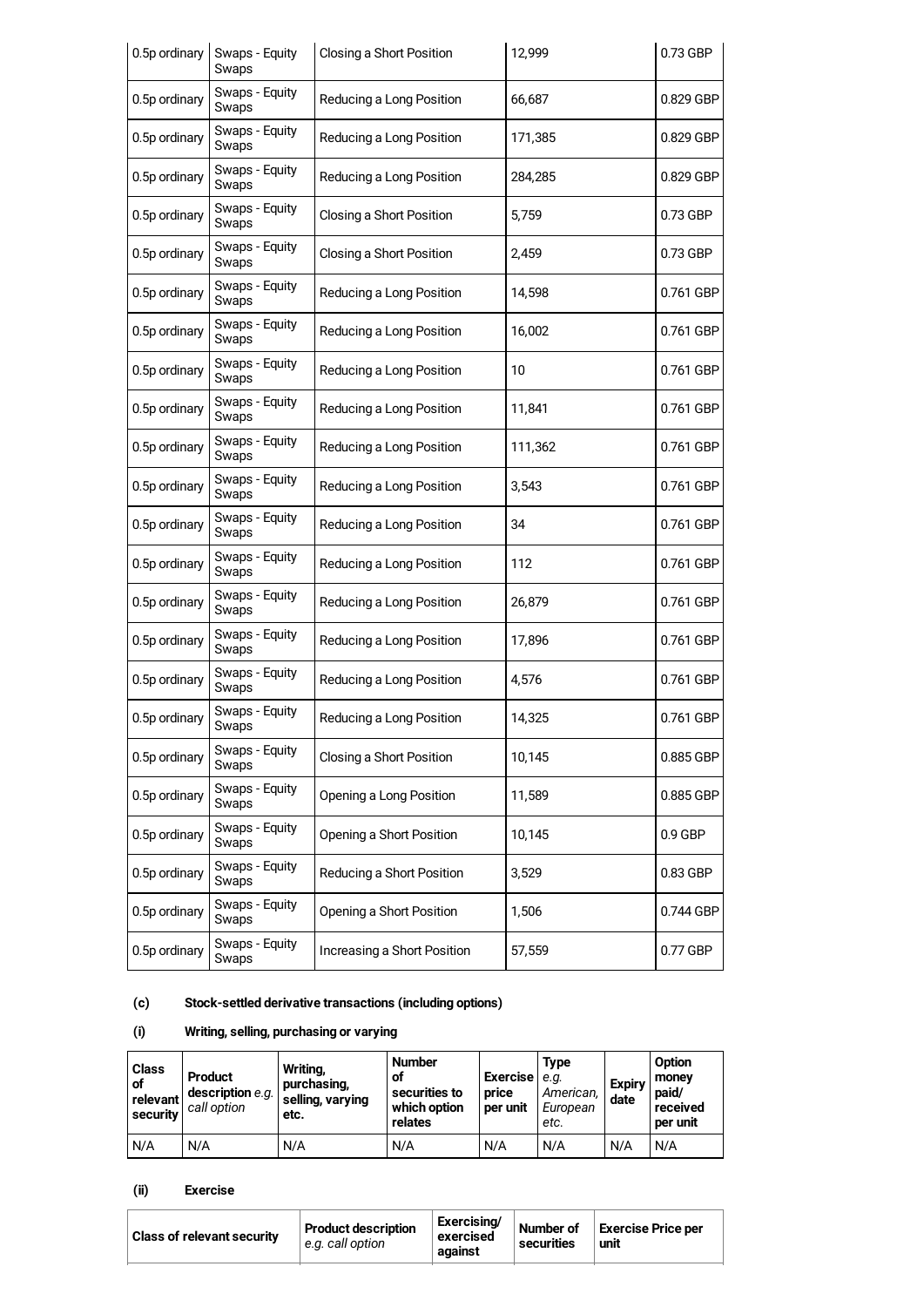| N/A<br>N<br>N<br>N<br><br>., |
|------------------------------|
|------------------------------|

### **(d) Other dealings (including subscribing for new securities)**

| <b>Class of relevant</b> | Nature of dealing             | Details | Price per unit (if |
|--------------------------|-------------------------------|---------|--------------------|
| security                 | e.g. subscription, conversion |         | applicable)        |
| N/A                      | N/A                           | N/A     | N/A                |

### **3. OTHER INFORMATION**

#### **(a) Indemnity and other dealing arrangements**

**Details of any indemnity or option arrangement, or any agreement or understanding, formal or informal, relating to relevant securities which may be an inducement to deal or refrain from dealing entered into by the exempt principal trader making the disclosure and any party to the offer or any person acting in concert with a party to the offer:** *Irrevocable commitments and letters of intent should not be included. If there are no such agreements, arrangements or understandings, state "none"*

None

### **(b) Agreements, arrangements or understandings relating to options or derivatives**

**Details of any agreement, arrangement or understanding, formal or informal, between the exempt principal trader making the disclosure and any other person relating to: (i) the voting rights of any relevant securities under any option; or** (ii) The voting rights or future acquisition or disposal of any relevant securities to which any derivative **is referenced:** *If there are no such agreements, arrangements or understandings, state "none"*

**None** 

| Date of disclosure:  | 17/06/2022            |
|----------------------|-----------------------|
| <b>Contact name:</b> | <b>Zainab Tarteel</b> |
| Telephone number:    | +44207 996 1993       |

*Public disclosures under Rule 8 of the Code must be made to a Regulatory Information Service.*

*The Panel's Market Surveillance Unit is available for consultation in relation to the Code's dealing disclosure requirements on +44 (0)20 7638 0129.*

*The Code can be viewed on the Panel's website at [www.thetakeoverpanel.org.uk](http://www.thetakeoverpanel.org.uk/).*

This information is provided by RNS, the news service of the London Stock Exchange. RNS is approved by the Financial Conduct Authority to act as a Primary Information Provider in the United Kingdom. Terms and conditions relating to the use and distribution of this information may apply. For further information, please contact [rns@lseg.com](mailto:rns@lseg.com) or visit [www.rns.com](http://www.rns.com/).

RNS may use your IP address to confirm compliance with the terms and conditions, to analyse how you engage with the information contained in this communication, and to share such analysis on an anonymised basis with others as part of our commercial services. For further information about how RNS and the London Stock Exchange use the personal data you provide us, please see our [Privacy](https://www.lseg.com/privacy-and-cookie-policy) Policy.